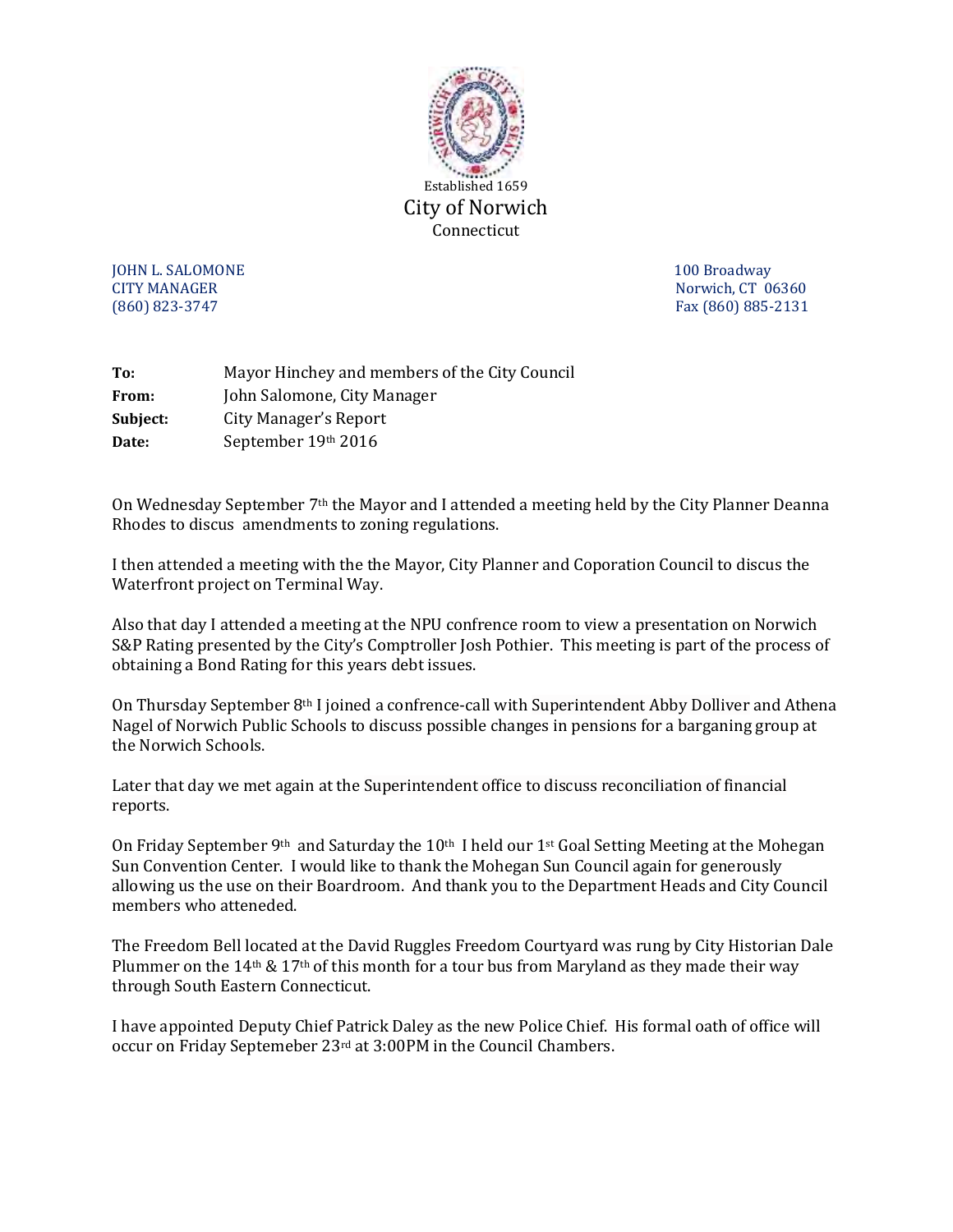As most of you know, I have announced the appointment of the new Executive Assistant to the City Manager. Please welcome Jacquie Barbarossa. She will be transitioning into her new position over the next few weeks from Community Development.

Please find attached the Key Financial Indicators report for your viewing.